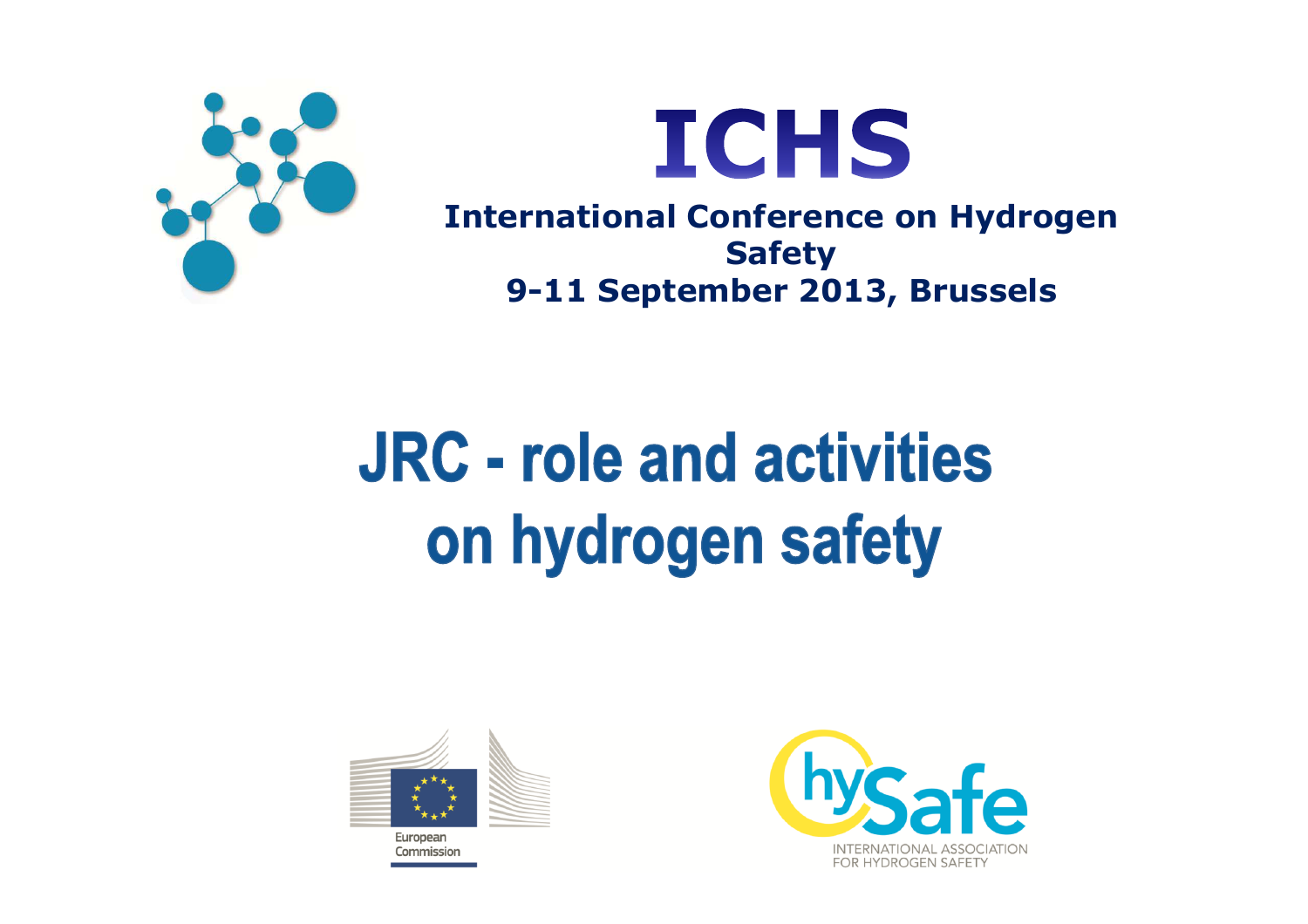

### **JRC's Mission and Role**

**… is to provide EU policies with independent, evidence-based scientific and technical support throughout the whole policy cycle**

**Direct research: JRC is the European Commission's in-house science service and the only DG executing direct research; providing science advice to EU policy**



## *Serving society, stimulating innovation, supporting legislation*

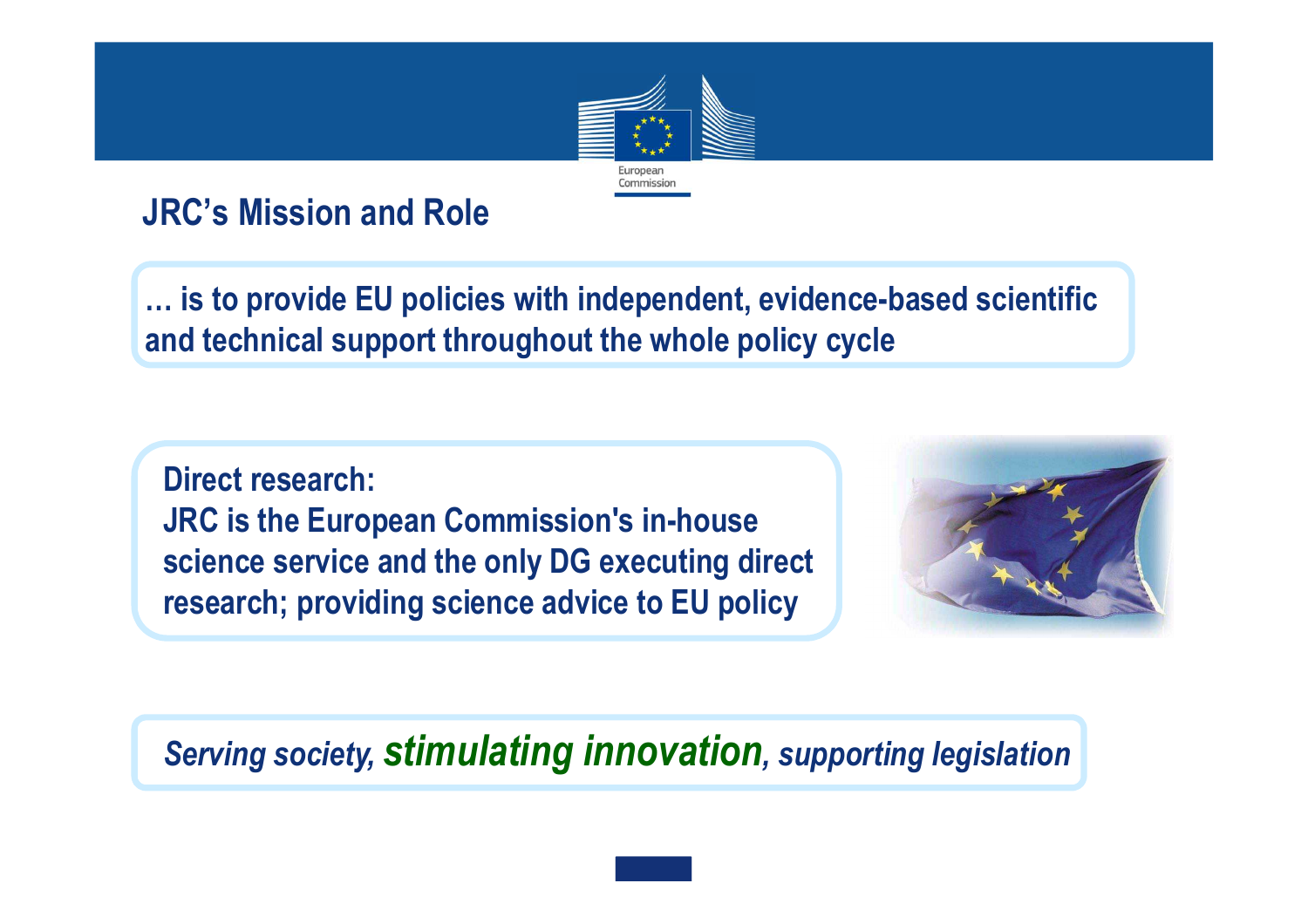

## **Science-based input to EU legislation and standardisation**

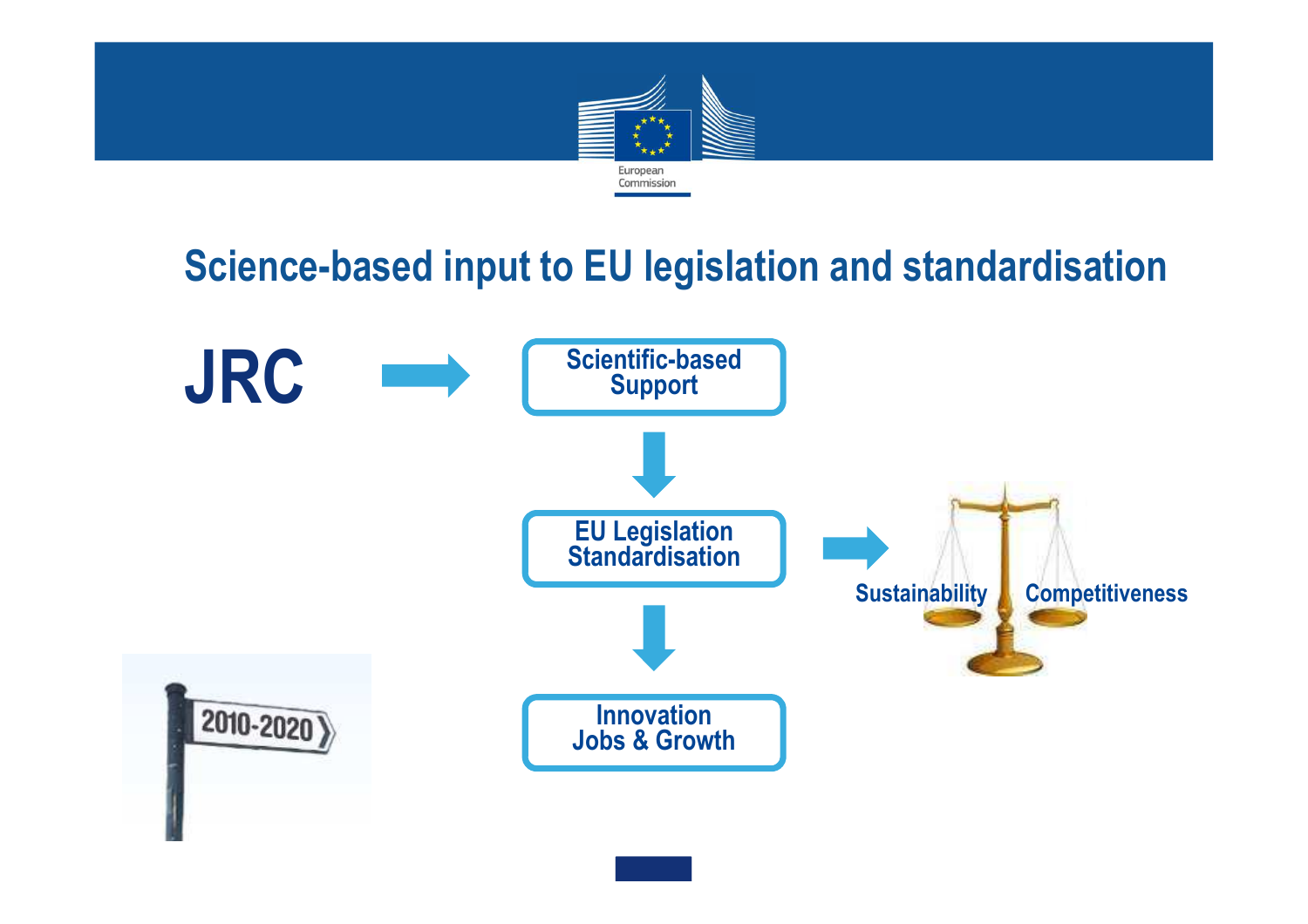

**JRC in HORIZON 2020** 

*Industrial leadership priority: JRC will contribute to innovation and competitiveness:*

- **support to the standardisation process and standards with pre-normative research, development of reference materials and measurements, and harmonization of methodologies in five focal areas (energy; transport;..).**
- **carrying out safety assessments of new technologies in areas such as energy and transport**
- **contribution to the strategic orientation and science agenda of publicprivate partnerships**

*(COM(2011) 809, 811)*

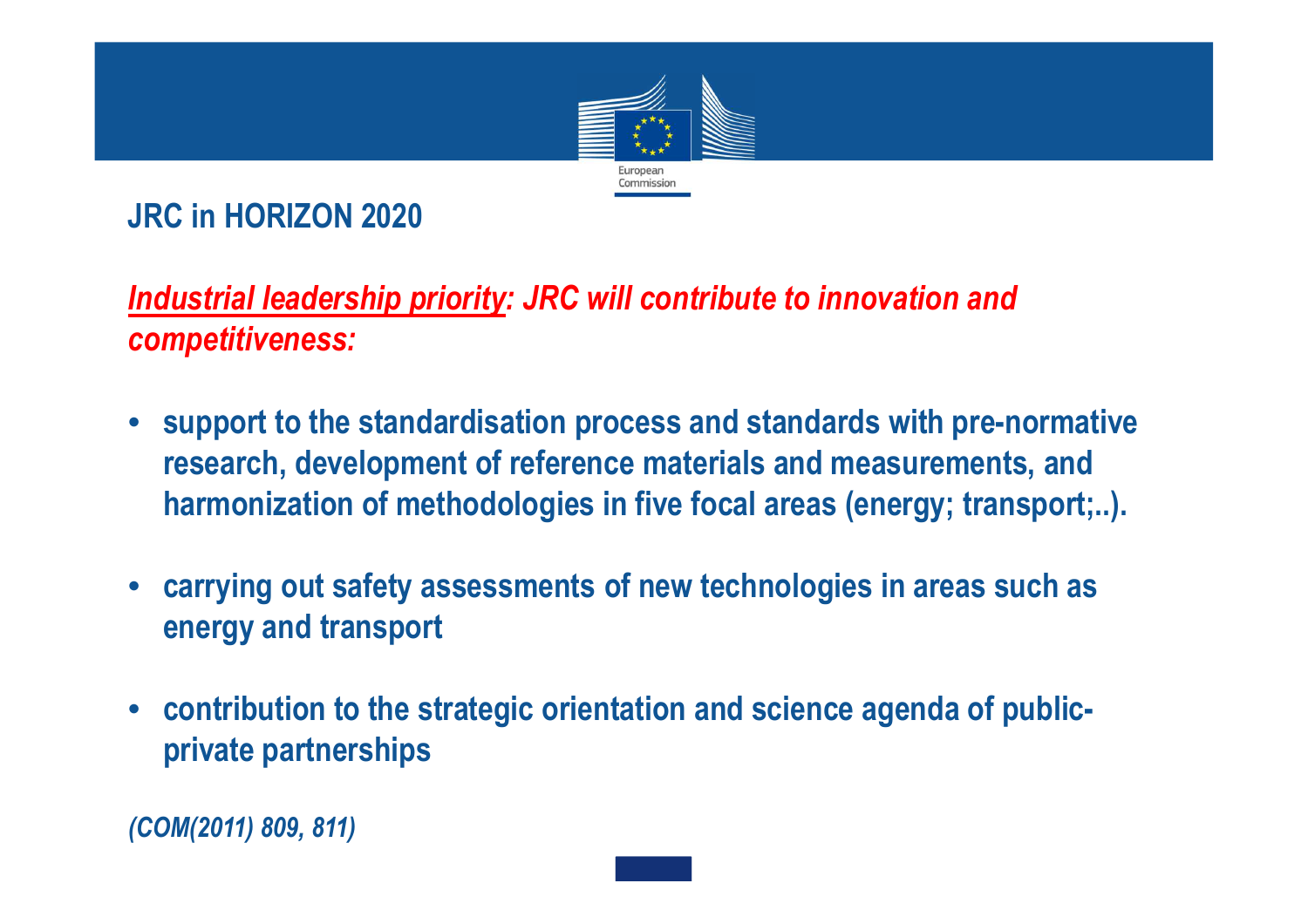#### **PNR at JRC: facilitate, implement, use the results**



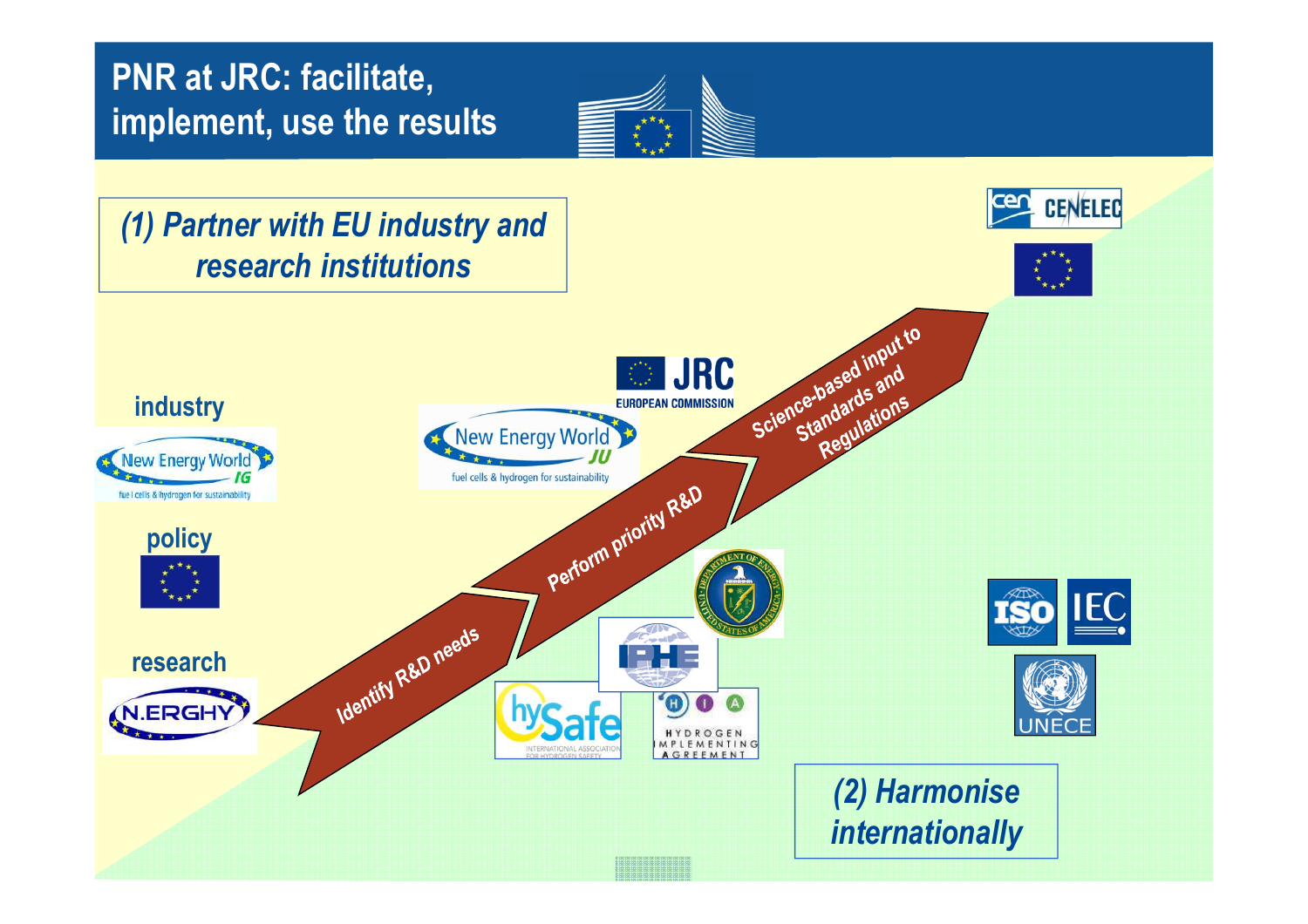## **JRC Pre-Normative Research Activities on FCH**



#### *Regulation (EU) No 1025/2012 on European Standardisation*

 *Art. 9: Cooperation with research facilities:* **JRC shall provide European standardisation organisations with scientific input**, to ensure that European standards take into account economi c competitiveness and **societal needs** such as environmental sustainability and **safety** and security concerns.

#### **JRC Activities:**

- $\bullet$ *Fast filling and permeation of type 4 tanks*
- •*Performance characterisation of H2 safety sensors*
- •*CFD modelling of H2 safety issues*
- •*Hydrogen purity requirements for automotive stacks*
- •*Performance characterisation of fuel cells*